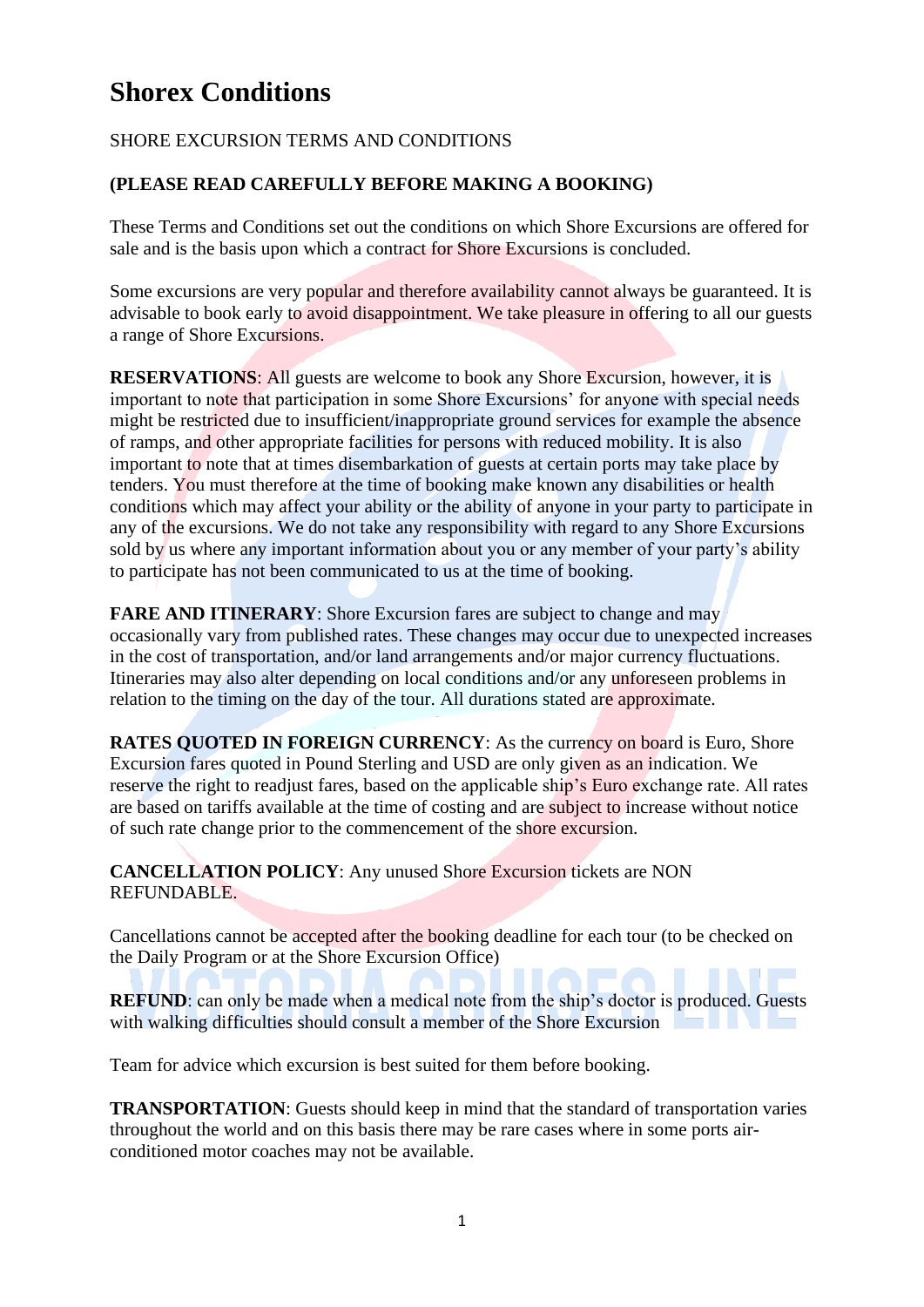**MINIMUM NUMBER OF GUESTS AND TOUR GUIDE SERVICES**: Each tour generally requires a minimum number of 30 participants (although some tours may require more than 30 participants) to be conducted. Whenever possible, every effort shall be made for trained guides to be provided by the supplier in the requested language based on the above mentioned minimum participation. In case a guide in a requested language is not available, we shall try to provide assistance from the on board Shore Excursion Staff, when it is possible to do so, who will be happy to translate in the appropriate language although the shore excursion staff are not professional translators and we are not liable for any mistakes made by the shore excursion staff. If there are not at least 30 participants who speak the same language, we may organize a bilingual bus with a guide speaking two languages provided that there is a minimum participation of 15 guests per language. T**he company cannot accept any liability if the minimum number of participants is not available and in those circumstances if an excursion is canceled the guest will only be entitled to a refund of the fare of the excursion and nothing else**. For any queries in respect of the above, please contact the on board Shore Excursion Team who shall be happy to assist you.

However, please note that, the Shore Excursion office reserves the right to cancel any of the tours and advise guests accordingly, if the minimum number of participants to operate them has not been reached (as per the booking conditions minimum to be reached is 30 guests).

**SMOKING POLICY:** Regrettably, we are unable to provide a smoking section on the motor coaches. We appreciate your cooperation and will try to arrange, whenever possible, frequent opportunities for those smokers to smoke outside the motor coaches.

**SHOPPING**: In certain Shore Excursions, time for optional shopping is allocated. As excursions are not primarily designed for shopping, time has been limited. When such shopping is included, guests must note their meeting time and place, and are expected to always be prompt so that other guests on the excursion are not put to any unnecessary delay and inconvenience. We are not responsible for any issues that may arise with any purchased goods.

**SPECIALLY CUSTOMISED TOURS:** You may be able to book special

designed/customised Shore Excursions to suit your individual/group's needs should you not wish to participate in one of the regular Shore Excursions on offer. These tours range from private tours to tours which operate on a completely different Itinerary to the regular tours. These tours can be arranged for individual guests and/or groups.

**MINORS**: Minors participating in such shore excursions must always be in the custody of a parent or legal guardian, or an adult appointed by their parent or legal guardian.

No employee of the owning company of the vessel or its representatives can be appointed with custody of a minor.

**MEETING POINT AND TIME**: The starting time of all tours is governed by the ship's arrival in port.

Gusets should note that the ship is under no liability to wait for the Guset who may be detained by the authorities and that the Guset is required to indemnify the Carrier and owners for any fines and or delays or other costs that the Carrier or owner of the ship may incur.